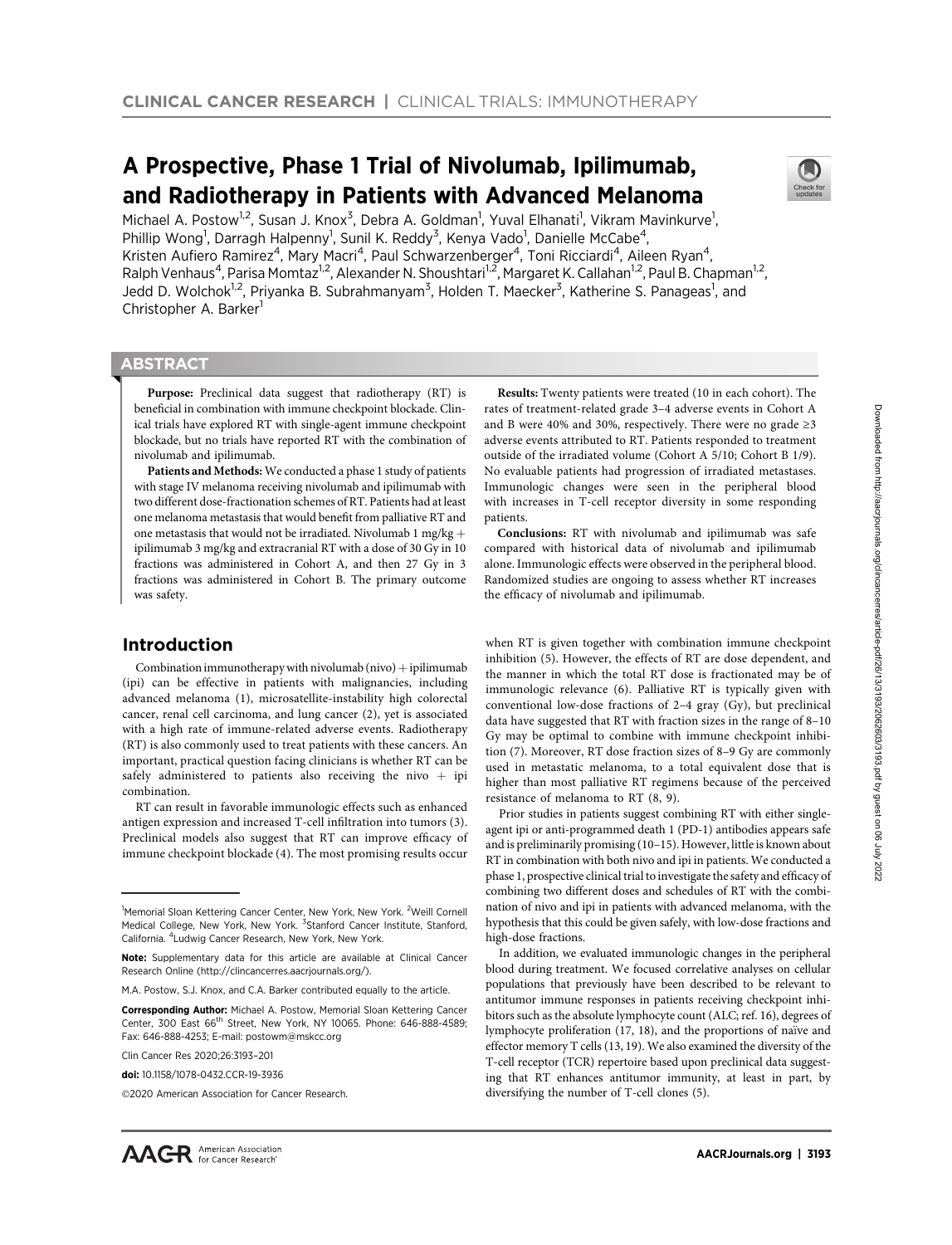## Translational Relevance

Radiotherapy (RT) causes immunologic changes that may be favorable in combination with immune checkpoint blockade. Preclinical models suggest that the efficacy of immune checkpoint blockade can be increased when RT is added and that the immunologic effects of radiotherapy depend upon its dose-fractionation. The most effective combination in preclinical models is the triple combination of radiotherapy with blockade of both the programmed cell death 1 (PD-1) and cytotoxic T lymphocyte antigen-4 (CTLA-4) pathways. Prior clinical trials have explored radiotherapy with single-agent immune checkpoint blockade (either CTLA-4 or PD-1 blockade), but this is the first trial to report the safety, efficacy, and immunologic correlates of radiotherapy with the combination of PD-1 and CTLA-4 blockade.

## Patients and Methods

## Patients and treatment

Patients were required to have stage IV melanoma and be candidates to receive the nivo  $+$  ipi combination. All patients also had at least one melanoma metastasis that was determined to potentially benefit from palliative RT per clinician assessment, to

Table 1. Clinical characteristics.

alleviate or prevent pain, luminal obstruction, bleeding, or other symptoms. More than one metastasis could be irradiated, but at least one metastasis evaluable by RECIST could not be irradiated to be eligible for inclusion. In both cohorts, immunotherapy was given at FDA-approved doses for melanoma: nivo 1 mg/kg with ipi 3 mg/kg for up to 4 doses every 3 weeks during the induction period, and then nivo 240 mg every 2 weeks or 480 mg every 4 weeks during maintenance. RT was required to start between the first and second doses of nivo  $+$  ipi immunotherapy as per schema in Supplementary Fig. S1. First, in Cohort A, patients received extracranial RT using a conventional dose and fractionation scheme of 30 Gy in 10 fractions of 3 Gy each. If ≤7 out of 9 evaluable patients had treatment-related grade 3–5 toxicity in Cohort A, this regimen would be deemed acceptable. If the treatment-related grade 3–5 adverse event (AE) rate was acceptable in Cohort A, Cohort B would subsequently open. Then, in Cohort B, patients received extracranial RT using a hypofractionated dose and fractionation scheme of 27 Gy in 3 fractions of 9 Gy each. Patients were treated until unacceptable toxicity, disease progression, or clinician discretion. As this was a safety study, patients could have any number of prior therapies, including prior anti–PD-1, prior anti-cytotoxic T lymphocyte antigen 4 (CTLA-4), and the combination of both as long as prior toxicities had resolved to grade 1 or less. After institutional review board (IRB) approval, all patients provided written informed consent before enrollment. The trial adhered to all ethical

|                                                           |                         | <b>All Patients</b><br>$N$ (%) | <b>Cohort A</b><br>$N$ (%) | <b>Cohort B</b><br>N(%) |
|-----------------------------------------------------------|-------------------------|--------------------------------|----------------------------|-------------------------|
| Patients                                                  |                         | 20                             | 10(50)                     | 10(50)                  |
| Age at consent, y                                         | Median (range)          | $60(28-86)$                    | $65(28-86)$                | $51(37-76)$             |
| Sex                                                       | Male                    | 12(60)                         | 4(40)                      | 8(80)                   |
|                                                           | Female                  | 8(40)                          | 6(60)                      | 2(20)                   |
| Race                                                      | White                   | 18 (90)                        | 8(80)                      | 10 (100)                |
|                                                           | Asian                   | 2(10)                          | 2(20)                      | 0(0)                    |
| ECOG at Screening                                         | $\mathbf 0$             | 9(45)                          | 4(40)                      | 5(50)                   |
|                                                           | 1                       | 11(55)                         | 6(60)                      | 5(50)                   |
| Stage at Enrollment                                       | IV                      | 18 (90)                        | 9(90)                      | 9(90)                   |
|                                                           | <b>IVA</b>              | 2(10)                          | 1(10)                      | 1(10)                   |
| M Stage at Enrollment                                     | M <sub>1</sub> a        | 3(15)                          | 2(20)                      | 1(10)                   |
|                                                           | M <sub>1</sub> b        | 1(5)                           | 1(10)                      | 0(0)                    |
|                                                           | M <sub>1</sub> c        | 13(65)                         | 6(60)                      | 7(70)                   |
|                                                           | M <sub>1</sub> d        | 3(15)                          | 1(10)                      | 2(20)                   |
| <b>LDH</b> at Enrollment                                  | Median (range)          | 265 (143-856)                  | 284 (148-856)              | 234 (143-582)           |
|                                                           | Not elevated            | 11(55)                         | 3(30)                      | 8(80)                   |
|                                                           | Elevated                | 9(45)                          | 7(70)                      | 2(20)                   |
| Prior treatment                                           |                         |                                |                            |                         |
| Anti-CTLA4                                                |                         | 5(25)                          | 3(30)                      | 2(20)                   |
| Anti-PD-1                                                 |                         | 13(65)                         | 4(40)                      | 9(90)                   |
| Combined anti-CTLA-4 and anti-PD-1                        |                         | 2(10)                          | 0(0)                       | 2(20)                   |
| <b>BRAF/MEK Inhibitor</b>                                 |                         | 1(5)                           | 0(0)                       | 1(10)                   |
| Radiotherapy                                              |                         | 10(50)                         | 5(50)                      | 5(50)                   |
| Doses of Nivo $+$ Ipi                                     | 1                       | 1(5)                           | 0(0)                       | 1(10)                   |
|                                                           | $\overline{2}$          | 3(15)                          | 3(30)                      | 0(0)                    |
|                                                           | 3                       | 3(15)                          | 0(0)                       | 3(30)                   |
|                                                           | 4                       | 13(65)                         | 7(70)                      | 6(60)                   |
| Baseline tumor volume                                     |                         |                                |                            |                         |
| Baseline RECIST target sum outside irradiated volume (mm) | Median (range)<br>$N =$ | 33.0 (10.0-134.0)<br>20        | 43.5 (10.0-134.0)<br>10    | 32.8 (10.0-105.0)<br>10 |
| Baseline RECIST target sum inside irradiated volume (mm)  | Median (range)<br>$N =$ | 41.8 (14.0-116.0)<br>17        | 43.0 (14.0-116.0)<br>9     | 39.4 (25.0-63.9)<br>8   |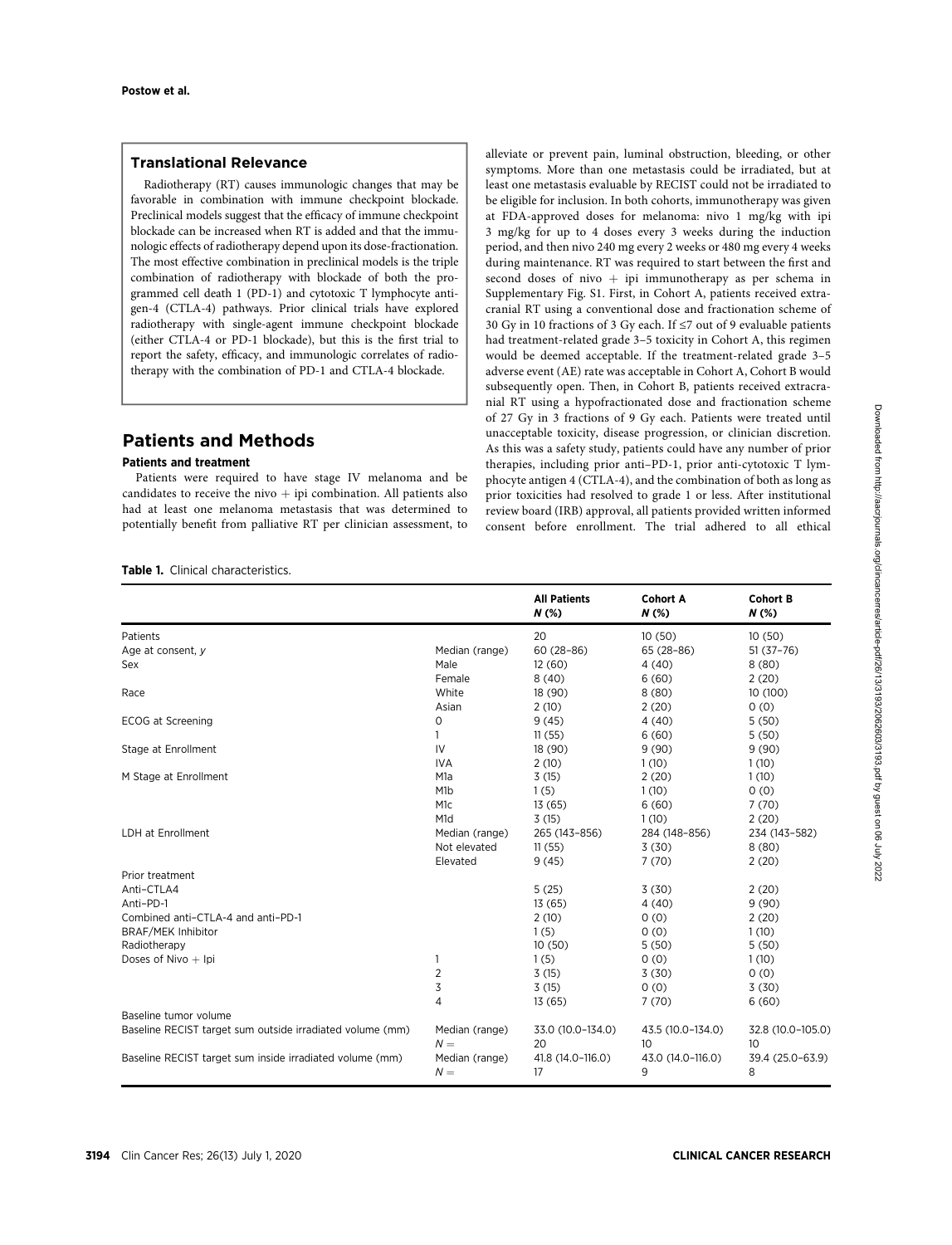considerations governing research participants in accordance with the Declaration of Helsinki.

#### Safety

The primary endpoint of the study was safety as assessed by the Common Terminology Criteria for Adverse Events (CTCAE) version 4.03. To be more comprehensive with safety reporting, we report all 10 patients in each cohort who received any treatment. Because one patient in each cohort was not evaluable for safety specifically in the per protocol safety population (required at least 75% of scheduled doses of study drugs and RT), we enrolled one additional patient in each cohort ( $n = 10$  total per cohort) over the initially planned  $n = 9$ . Separately for each cohort, treatmentrelated adverse events (TRAE) and treatment-emergent adverse events (TEAE; any AE arising during treatment) were summarized on a patient level for any AE by CTCAE grade. In the event of multiple instances of the same toxicity, the maximum grade per patient for the given category was taken.

#### **Efficacy**

To assess responses outside of the irradiated volume, all patients had at least one measurable lesion, per Response Evaluation Criteria in Solid Tumors (RECIST) v. 1.1 that was not irradiated. Efficacy was assessed by both RECIST as well as the immune-related RECIST (irRECIST) criteria (20). Response rates with binomial 95% confidence intervals (CI) were determined at week 12, week 18, and best overall response during the study period. If patients clinically progressed without an available RECIST read, these patients were considered to have progressed outside of the irradiated volume. Disease control rate (DCR) was defined as patients with complete or partial responses or stable disease. Because many metastases intended to be irradiated were anticipated to be in bone, irradiated metastases were not required to be



Off Study Reason  $\circ$  WITHDREW CONSENT  $\Delta$  NEW TX  $\times$  PROGRESSED



## Figure 1.

Spider plots of maximum target lesion change. In Cohort A, 10 patients were assessed for overall response rate. Only eight were included in the outside irradiated volume spider plot, as two patients experienced clinical progression and did not receive additional scans for RECIST assessment. Only seven patients were included within the irradiated volume as one additional patient did not have measurable lesions within the irradiated volume at baseline. In Cohort B, nine patients were evaluable for overall response rate outside the irradiated volume and included in the plot. Among these nine, seven patients were included in the plot of tumor changes inside the irradiated volume because one did not have a measurable lesion within the irradiated volume at baseline and another did not have a measurable lesion at a post-treatment initiation timepoint. Patients are matched by color.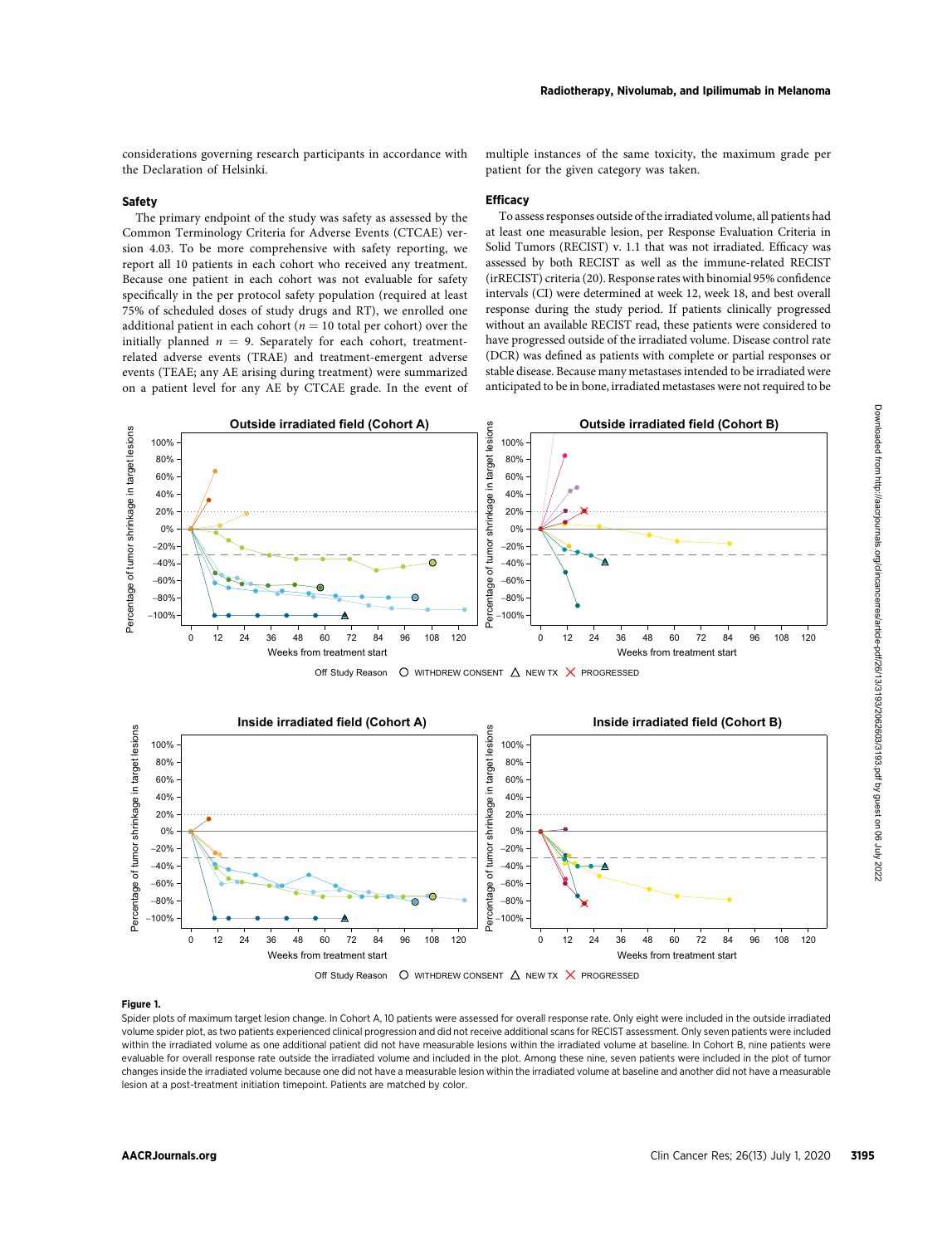

## Figure 2.

CyTOF and Flow Cytometry immune correlates. A, CyTOF showing the proportion (of 1.0, y axis) and flow cytometry. (Continued on the following page.)

measurable per RECIST. When a RECIST measurable lesion was irradiated, the change in tumor size within the irradiated tumor burden was assessed.

Progression-free survival (PFS) was assessed from the start of treatment until documented progression or death from any cause. Patients alive and without progression were censored at next treatment date, end of study, or last off-study follow-up visit. Overall survival (OS) was assessed from start of treatment until death from any cause. Living patients were censored at last off-study follow-up visit, last scan date, or at the end of study if no follow-up was available. PFS and OS were estimated by Kaplan–Meier methodology. All analyses were performed with SAS 9.4 (The SAS Institute).

## Immune correlates

Peripheral blood was collected at baseline before treatment initiation, 6–9 weeks following treatment initiation (after the completion of RT, at time of the third dose of immunotherapy), and 10–14 weeks following treatment start (time of the first efficacy assessment). Mass cytometry (CyTOF) and Luminex cytokine analyses were performed in the Human Immune Monitoring Center at Stanford University Medical Center. Flow cytometry was performed in the Immune Monitoring Facility at Memorial Sloan Kettering Cancer Center (MSKCC) to additionally examine T-cell phenotypic markers not tested by CyTOF. The ALC was obtained from routine clinical laboratory testing and additionally enabled assessment of absolute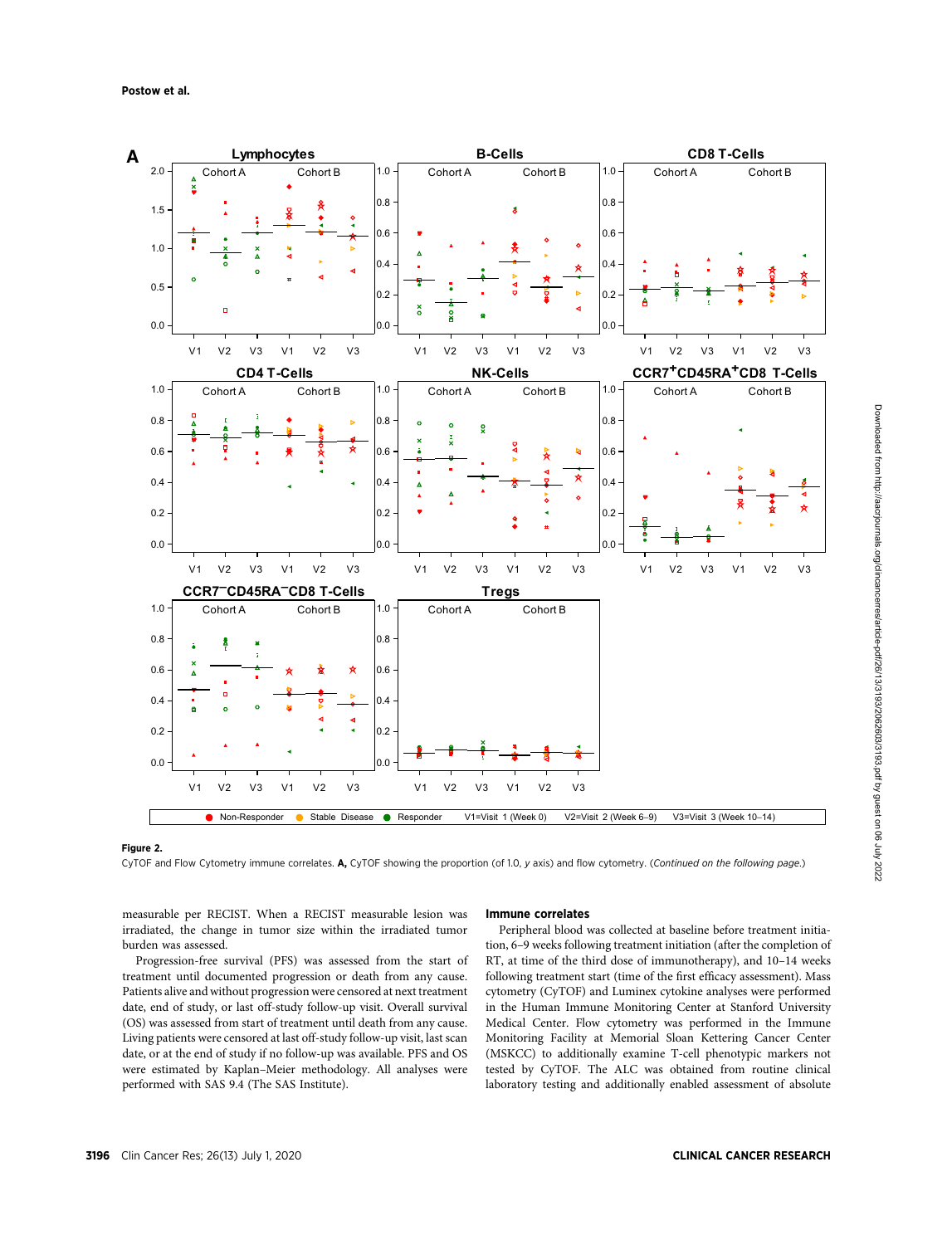

## Figure 2.

(Continued.) B, Flow Cytometry showing the percentage (of 100, y axis) of cells positive for respective markers at pretreatment baseline (V1), after the completion of RT/before the third dose of immunotherapy (week 6–9, V2), and at the timepoint of first radiographic assessment (Week 10–14, V3). Panel headers refer to numerator and denominator of respective cellular populations (i.e., "ICOS+/CD4" is the percentage of ICOS+CD4+ among all CD4+ cells). Patients with response (green), stable disease (yellow), and progressive disease (red) outside of the irradiated volume are shown. Symbols reflect unique patients.

changes in specific lymphocyte populations identified by CyTOF and flow cytometry. TCR repertoire sequencing was performed using previously described methodology (Adaptive Biotechnologies as described in ref. 17) and analyzed at MSKCC. The Simpson index was used to estimate diversity of the TCR clone structures in each patient at each time point, with a high index representing a less diverse and more monoclonal population. See Supplementary Methods for details of the assays and analyses.

## Results

## Patients and treatment

Twenty patients were enrolled. Specific demographic details for each cohort are included in Table 1. Notably, five patients had prior anti–CTLA-4 therapy, 13 patients had prior anti–PD-1, and 2 patients had prior nivo  $+$  ipi. The duration of time between prior treatment and treatment within this protocol is shown in Supplementary Table S1. The median duration of follow-up for survivors in both cohorts was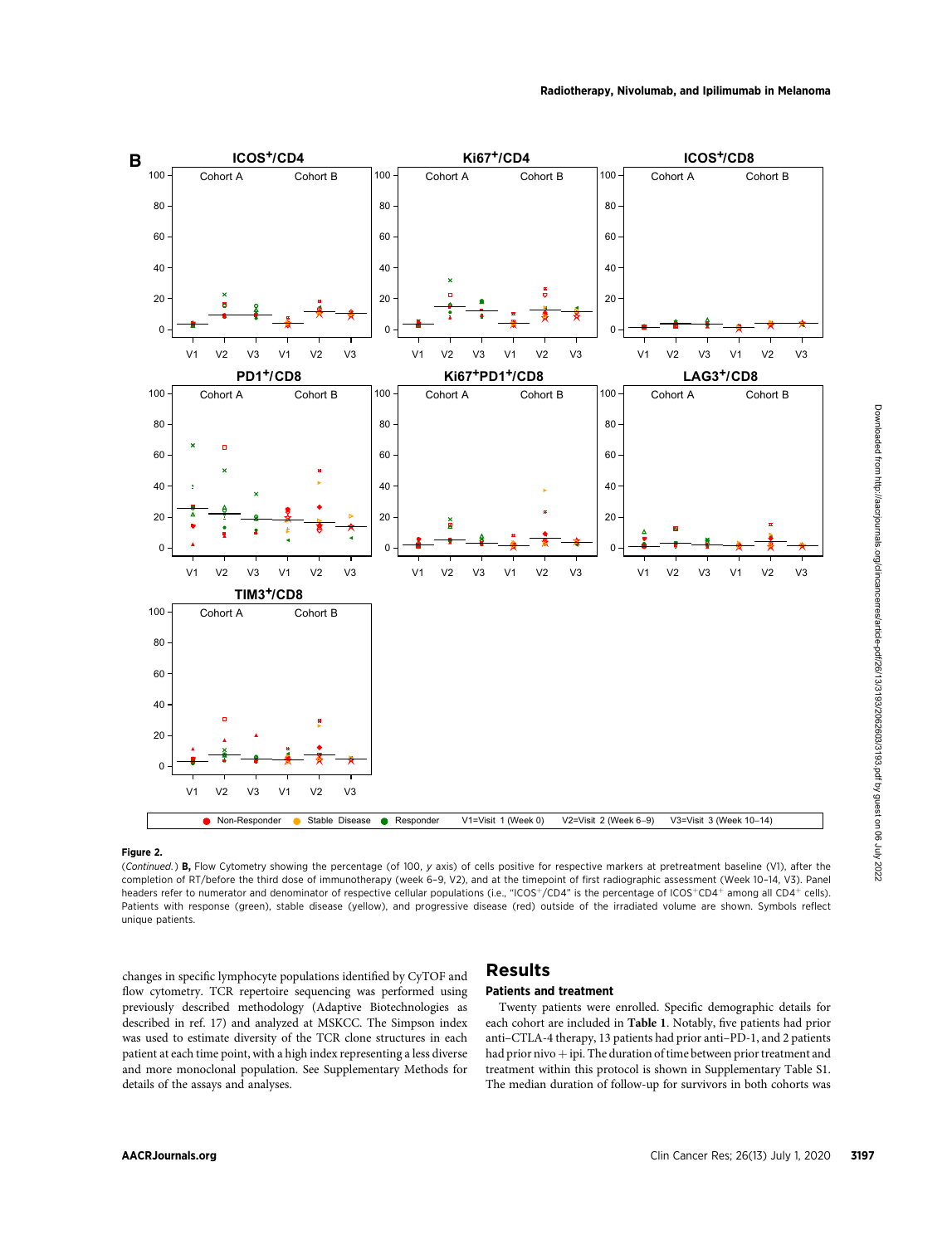19.4 months (range, 2.8–33.5); Cohort A was 24.0 months (range, 2.8–33.5) and Cohort B was 18.0 months (range, 5.6–19.6). The first patient started treatment on October 13, 2016, and the last patient started treatment on April 18, 2018. The median number of nivo  $+$ ipi doses was four. One patient had one dose, three had two doses, three had three doses, and 13 had four doses of combination immunotherapy. In the 7 patients who discontinued before four doses, 4 discontinued due to adverse events, 2 discontinued due to progression, and 1 patient discontinued due to death. RT was administered to various sites of metastatic melanoma, most commonly lymph node, bone, skin, and muscle/soft tissue metastases (Supplementary Table S2).

## Safety

Twenty patients ( $n = 10$  Cohort A,  $n = 10$  Cohort B) were evaluated for safety. In Cohort A, all 10 had at least 1 TRAE of any grade. The most common TRAE were fatigue ( $n = 6$ ), decreased appetite ( $n = 5$ ), and rash ( $n = 5$ ). Four patients out of 10 (40%; 95% CI, 12–74) had grade 3–4 TRAE (Supplementary Table S3). Two patients had grade 4 TRAE in Cohort A: one elevated lipase value and one thrombocytopenia. Because ≤7 patients had grade 3–4 TRAE in Cohort A, Cohort B was opened. In Cohort B, all 10 patients had at least 1 TRAE of any grade. The most common TRAE were diarrhea ( $n = 5$ ), rash ( $n = 5$ ), pruritus ( $n = 5$ ), and fatigue ( $n = 4$ ; Supplementary Table S3). Three of 10 patients (30%; 95% CI, 7–65) had grade 3–4 TRAE. No patients in Cohort B had grade 4 TRAE. Specific TEAE are detailed in Supplementary Table S4. Five patients had radiation-related dermatitis. There were no specific grade 3–5 toxicities attributed to RT. Nine patients died during the conduct of the study from progressive melanoma; there were no treatment-related deaths.

## **Efficacy**

## Outside irradiated volume

Among the 20 patients enrolled, one patient in Cohort B was not evaluable for efficacy outside of the irradiated volume as the patient experienced toxicity and withdrew consent before response determination. As the best overall response, in Cohort A, five patients (5/10; 50%; 95% CI, 18.7–81.3) had a response by RECIST outside of the irradiated volume. One of these responses was a complete response outside the irradiated volume (Fig. 1). In Cohort B, one patient had a partial response outside of the irradiated volume (1/9; 11.1%; 95% CI, 0.3–48.2). All patients with irRECIST responses also had responses by RECIST; the irRECIST response rates were 5/10 [50% (95% CI, 18.7–81.3)] and 1/9 [11.1% (95% CI, 0.3–48.2)] in Cohorts A and B, respectively. Among the six patients who had a response, three had no prior systemic therapy, two patients had prior anti–CTLA-4 and two patients had prior anti–PD-1.

At 6 months, estimated PFS was 50% (95% CI, 18.4–75.3) in Cohort A and 20% (95% CI, 3.1–47.5) in Cohort B. The median OS had not been reached in either cohort. At 12 months, estimated OS was 56.3% (95% CI, 20.9–80.9) in each cohort.

#### Inside irradiated volume

Among the 7 patients (Cohort A) and 8 patients (Cohort B) with disease evaluable for response within the irradiated volume, 4/7 (57.1%; 95% CI, 18.4–90.1) and 5/8 (62.5%; 95% CI, 24.5–91.5) responded, respectively (Fig. 1). There were 3 complete responses within the irradiated volume in Cohort A and no complete responses in Cohort B. One patient had some enlargement of lesions in the irradiated volume not meeting criteria for progression. The DCRs, therefore, within the irradiated volume were 7/7 (100%; 95% CI, 59–100) and 8/8 (100%; 95% CI, 63.1–100), respectively.

## Immune correlates

Eighteen patients had peripheral blood available for analyses by CyTOF, flow cytometry, and Luminex analyses. 15 patients had blood available for TCR sequencing analysis. At the first timepoint after initiation of therapy (6–9 weeks after pretreatment baseline), there were several immunologic changes observed in peripheral blood. The median ALC decreased from pretreatment more in Cohort A (median, 1.20–0.95) than in Cohort B (median, 1.22–1.20; Fig. 2A). CyTOF data suggested that the decrease in lymphocytes was primarily in the proportion of B cells because proportions of T and natural killer (NK) cells did not obviously change at this first timepoint. Not all changes were sustained by the second on-treatment timepoint (10–14 weeks after treatment initiation). The proportion of naïve CD8 T cells  $(CCR7+CD45RA^+)$  was lower at baseline in Cohort A compared with Cohort B and remained lower at later timepoints. The proportion of T effector memory (CCR7<sup>-</sup>CD45RA<sup>-</sup>) cells was similar in both cohorts at baseline but increased in Cohort A at both posttreatment timepoints. However, in Cohort B, the T effector memory cell population did not change much from baseline. There was no obvious change in the proportion of T regulatory cells (Treg). Absolute changes in these populations are shown in Supplementary Fig. S2.

Flow cytometry (Fig. 2B) demonstrated increases in the proportion of T cells expressing the activation marker inducible co-stimulator (ICOS), most notably in the CD4 T-cell populations at both ontreatment timepoints. Within CD4 T cells, the proportion of proliferating (Ki67<sup>+</sup>) cells also appeared to increase after treatment initiation in both cohorts. Although the proportion of CD8 T cells expressing PD1 decreased slightly from baseline to both ontreatment timepoints, the proportion of proliferating  $(Ki67<sup>+</sup>)$  $PDI<sup>+</sup>CD8<sup>+</sup>$  T cells appeared to increase slightly and transiently at the first on-treatment timepoint, similar to other markers of T-cell activation such as LAG-3 and TIM-3.

Using the Simpson index to assess TCR diversity, all patients at baseline seem to have lower diversity (higher clonality/higher Simpson index, above 0.0001) compared with a healthy donor reference level (Fig. 3; ref. 21). The diversity did not seem to change dramatically during treatment for most patients, but generally responding patients tended to display decreased clonality (increased diversity) during treatment whereas clonality increased (decreased diversity) for non-responding patients. Two of three patients who had very high baseline clonality (Simpson indices above 0.005) were nonresponders whereas one responding patient from Cohort B with very high baseline clonality had the greatest decrease in clonality (increase in diversity) during the study.

Among all cytokines analyzed by Luminex (see Supplementary Methods), eotaxin levels appeared higher in Cohort A. Patients with response in Cohort A had particularly high levels of eotaxin (Supplementary Fig. S3).

## **Discussion**

This is the first prospective study testing the safety of nivo  $+$  ipi  $+$ RT. Although the number of patients was small, the rate of grade 3–4 TRAE (40% in Cohort A and 30% in Cohort B) did not appear higher than published literature for nivo  $1 \text{mg/kg} + \text{ipi} 3 \text{mg/kg}$  without RT (22). RT did not compromise the ability of patients to receive intended combination immunotherapy as the majority (65%) were able to complete the intended four doses of nivo  $+$  ipi, similar to prior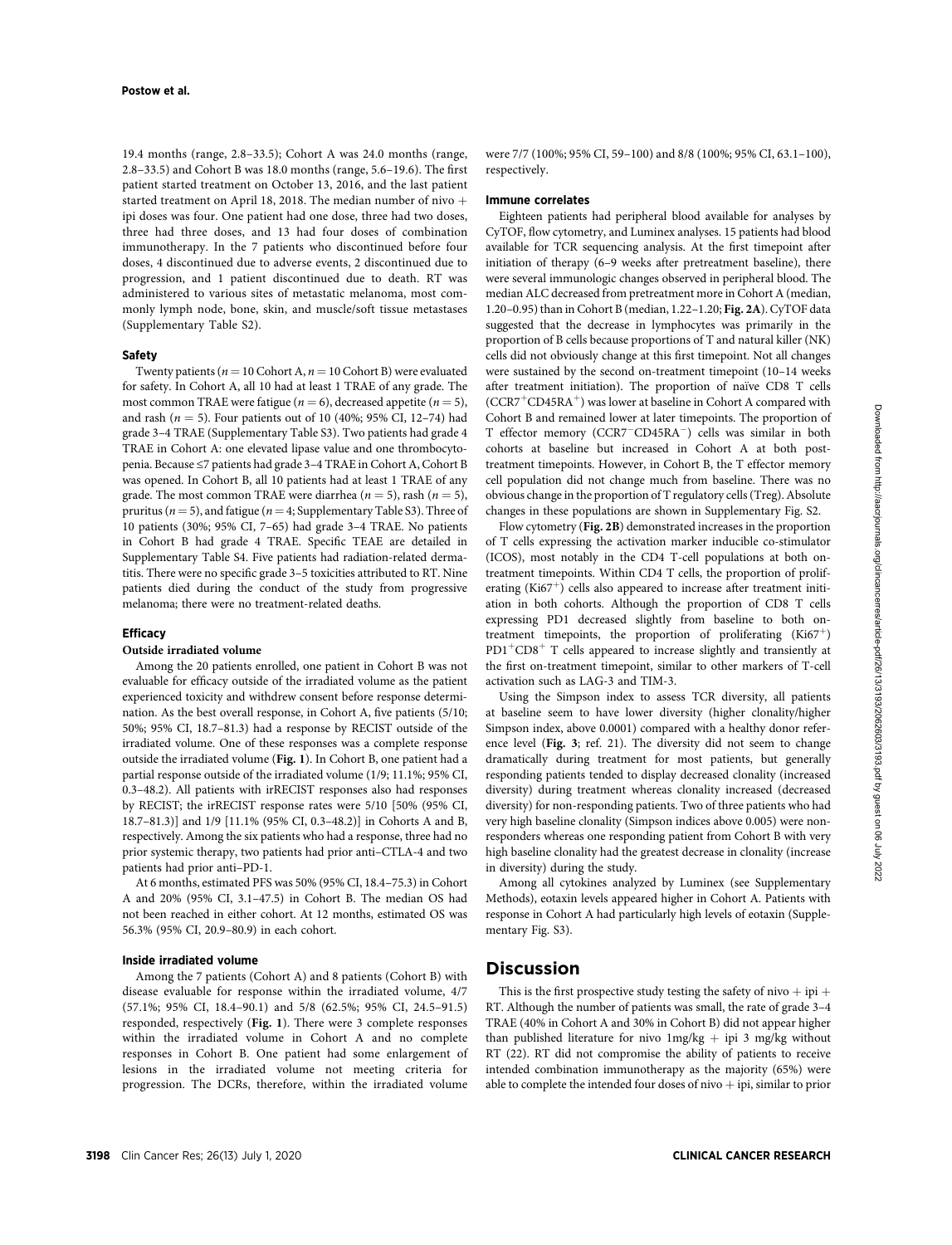

## Figure 3.

T-cell receptor (TCR) clonal diversity. Change in TCR clonal diversity during treatment. TCR-beta sequencing was assessed using the Adaptive Biotechnologies immunoSEQ (version 4) assay using DNA from peripheral blood mononuclear cells gathered before and at the first post-baseline timepoint (6–9 weeks after treatment initiation). The Simpson index (a measure of TCR clonal diversity) remained mostly stable indicating no change in the TCR diversity. All patients had lower diversity than healthy individuals (range for healthy indicated by blue area in the log scale plot; ref. 21). Patients who had extremely low diversity (Simpson above 0.005) and did not increase diversity upon treatment, were consistently nonresponders.

literature without RT where 57% of patients received four doses of nivo + ipi  $(1)$ .

As expected for patients with melanoma, most irradiated sites were lymph node, soft tissue, or bone metastases. However, a few patients received RT to visceral sites, including the lung, liver, and rectum. Our data do not indicate untoward adverse events with RT to visceral sites, but we nevertheless would advise careful management in these cases.

We did not intend to determine whether RT improved the efficacy of nivo  $+$  ipi, as this would have required a much larger, randomized study. Nonetheless, RT did not obviously enhance nivo  $+$  ipi efficacy outside the irradiated volume. Only one patient among nine evaluable patients responded in Cohort B. Whether this is due to a potentially detrimental effect of hypofractionated RT or to the fact that nine of the patients in Cohort B had been exposed to prior immunotherapy, remains unclear.

Because RT may be immunosuppressive in certain contexts (23, reviewed in ref. 24), we sought to explain the lower response rates outside of irradiated areas by examining immunologic changes in the peripheral blood, which may be relevant to antitumor immune responses. Lymphocytes have been positively associated with outcomes following checkpoint inhibition (16), and RT is known to deplete lymphocytes (25), especially B cells. In our previous retrospective study of ipi and RT, we noted a decrease in the ALC after 82% of the administered courses of RT (median dose 30 Gy in 5 fractions; ref. 26). In this trial, the ALC decreased during treatment with conventional RT (Cohort A), but to a lesser extent with hypofractionated RT (Cohort B). It is possible that RT-induced lymphocyte depletion was counter-balanced, in part, by an increase in lymphocyte proliferation, which we observed (slight increase in proportion of Ki67<sup>+</sup>PD1<sup>+</sup>CD8 T cells and increase in Ki67<sup>+</sup>CD4<sup>+</sup> T cells) as has been previously described to occur with checkpoint inhibition induced T-cell reinvigoration in prior studies of anti-PD-1 and anti-PD-1 + anti–CTLA-4 without RT (17, 18, 27, 28). Although of interest to compare the pharmacodynamic effects of nivo  $+$  ipi  $+$  RT in our study to prior studies of nivo  $+$  ipi alone (28), low numbers of patients in these previously published datasets prevent a more conclusive comparison. Prior reports suggest that naïve T cells are negatively associated with response following checkpoint blockade and were lower at baseline in Cohort A than Cohort B (13, 19). Whether the greater number of responders in Cohort A was related to this difference or increase in T effector memory cells is not clear. In addition, RT destroys tumor cells and releases tumor antigens, which preclinical data suggest may be related to diversification of the TCR repertoire following RT (5). Responding patients in our study generally seemed to have increases in TCR diversity, possibly from increased T-cell responses to a wider variety of antigens, but low numbers of patients precluded an ability to formally test these associations with clinical outcome. Eotaxin is a chemokine involved in eosinophil trafficking, and eosinophils have been implicated in outcomes and toxicity following checkpoint inhibitors (29, 30). The high level of eotaxin in responding patients in Cohort A provides preliminary justification for further studying the role eosinophils may play in immune checkpoint blockade and RT combinations.

Despite no obvious improvement in the efficacy of nivo  $+$  ipi outside the irradiated volume with the addition of RT, the efficacy of RT appeared high within irradiated tumors. Among patients evaluable for responses within irradiated volumes, no patients progressed within irradiated volumes during the time of observation. This degree of efficacy with relatively low doses of radiation (in Cohort A) appears favorable compared with prior studies of RT in melanoma, which used higher doses (such as Cohort B; ref. 8). Whether RT possibly enhanced the efficacy of checkpoint inhibition in irradiated tumors or checkpoint inhibition enhanced the efficacy of RT within irradiated tumors remains unknown. Unfortunately, we were unable to collect biopsies of irradiated sites to elucidate potential mechanisms.

We acknowledge several study limitations. First, our study was small and non-randomized, which precluded an ability to determine whether RT improves the efficacy of immunotherapy. A larger, randomized study in patients with melanoma brain metastases receiving nivo  $+$  ipi  $\pm$  stereotactic radiosurgery is planned (NCT 03340129) to formally address the question of whether intracranial RT improves efficacy of immunotherapy (31). The small size also did not offer the possibility to statistically test associations between immune correlates and clinical outcomes; correlative results remain preliminary and descriptive. Second, before enrolling in this study, many patients had progressed on prior treatment with anti–PD-1 or anti–CTLA-4 agents, which may have affected the efficacy of  $RT + nivo + ipi$  outside the irradiated volume. Nonetheless, some responders had received prior anti–PD-1 and/or anti–CTLA-4 therapy. We also cannot exclude the possibility that the safety of nivo + ipi + RT in patients naïve to anti–PD-1 and/or anti–CTLA-4 differs from the safety that we observed in our study. Yet, we believe our results are relevant to clinical practice because many patients with melanoma receive anti–PD-1 agents as monotherapy in the front-line setting for metastatic disease, or as adjuvant therapy, and then receive the nivo  $+$  ipi combination subsequently upon metastatic progression. We chose to give RT concurrently, starting after the first dose of nivo  $+$  ipi primarily out of practical considerations as patients with multiple sites of metastases most often start immunotherapy first and then receive RT. Although there could be clinical differences depending on whether RT is administered concurrently or sequentially with immunotherapy, prior preclinical data suggest no difference when treatment is given concurrently or sequentially (5). Finally, because diverse anatomic locations were irradiated, it is possible that Table are controlled and are controlled and are controlled in the species proposition of the species proposition of the species proposition of the species proposition of the species proposition of the species proposition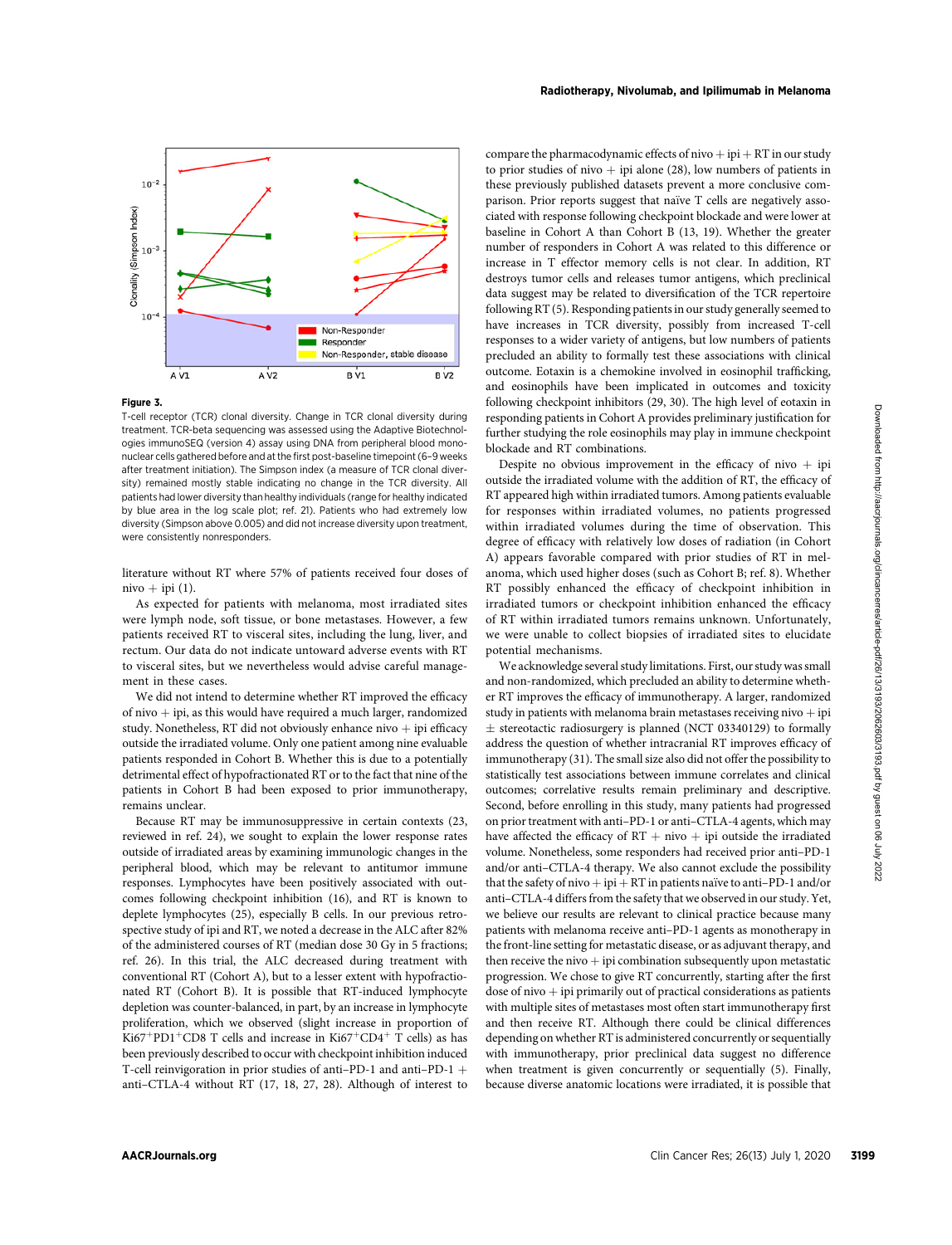immunologic effects of RT may depend upon the specific anatomic site irradiated as others have shown (14).

In summary, we completed the first prospective study of  $RT + niv$  $+$  ipi. RT did not obviously increase the rate of nivo  $+$  ipi side effects, and there were no high-grade RT toxicities. Efficacy of RT within irradiated volumes with concurrent combination checkpoint blockade appears promising. The optimal radiation dose-fractionation schema to combine with immunotherapy was not identified in this study; however, there were trends suggesting a difference in immune response between the two cohorts. Moreover, we found no evidence of RT increasing the efficacy of immunotherapy, which requires separate determination in other ongoing, randomized studies.

#### Disclosure of Potential Conflicts of Interest

M.A. Postow is an employee/paid consultant for BMS, Merck, Array BioPharma, Novartis, Incyte, NewLink Genetics, and Aduro; reports receiving other commercial research support from RGenix, Infinity, BMS, Merck, Array BioPharma, Novartis and AstraZeneca; and reports receiving speakers bureau honoraria from BMS and Merck. D.A. Goldman holds ownership interest (including patents) in Johnson and Johnson. A.N. Shoushtari is an employee/paid consultant for Bristol-Myers Squibb, Immunocore, and Castle Bioscience. M.K. Callahan is an employee/paid consultant for Bristol-Myers Squibb, AstraZeneca, Incyte, Moderna, and Merck, and reports receiving commercial research grants from Bristol-Myers Squibb. P.B. Chapman is an employee/paid consultant for Innunocore, Merck, and Takdea Millenium; reports receiving commercial research grants from Pfizer; and holds ownership interest (including patents) in Rgenix. J.D. Wolchok is an employee/paid consultant for Adaptive Biotech, Amgen, Apricity, Ascentage Pharma, Astellas, AstraZeneca, Bayer, Beigene, Bristol-Myers Squibb, Eli Lilly, Celgene, Chugai, Elucida, F Star, Janssen, Kyowa Hakko Kirin, Merck, Neon Therapeutics, Novartis, Polynoma, Psioxua, Syntalogic, and Surface; reports receiving commercial research grants from Bristol-Myers Squibb, AstraZeneca, Genentech, and Sephora; holds ownership interest (including patents) in Tizona Pharma, Adaptive Biotechnologies, Imvaq, Beigene, Linneaus, Arsenal, Potenza Therapeutics, and Serametrix; and is an advisory board member/unpaid consultant for Takara, Trieza, Truvax, and Syndax. K.S. Panageas reports receiving other remuneration from Pfizer. C.A. Barker reports receiving commercial research grants from Alpha Tau Medical, Merck, Amgen, and Elekta; reports receiving speakers bureau honoraria from Regeneron and Pfizer; is an advisory board member/unpaid consultant for Regeneron; and reports receiving other remuneration from Elsevier and Patient Resource. No potential conflicts of interest were disclosed by the other authors.

## Authors' Contributions

Conception and design: M.A. Postow, S.J. Knox, D.A. Goldman, S.K. Reddy, R. Venhaus, J.D. Wolchok, K.S. Panageas, C.A. Barker

References

- 1. Larkin J, Chiarion-Sileni V, Gonzalez R, Grob JJ, Rutkowski P, Lao CD, et al. Five-year survival with combined nivolumab and ipilimumab in advanced melanoma. N Engl J Med 2019;381:1535–46.
- 2. Ready N, Hellmann MD, Awad MM, Otterson GA, Gutierrez M, Gainor JF, et al. First-line nivolumab plus ipilimumab in advanced non–small cell lung cancer (Checkmate 568): outcomes by programmed death ligand 1 and tumor mutational burden as biomarkers. J Clin Oncol 2019;37:992– 1000.
- 3. Lugade AA, Moran JP, Gerber SA, Rose RC, Frelinger JG, Lord EM. Local radiation therapy of B16 melanoma tumors increases the generation of tumor antigen-specific effector cells that traffic to the tumor. J Immunol 2005;174: 7516–23.
- 4. Demaria S, Kawashima N, Yang AM, Devitt ML, Babb JS, Allison JP, et al. Immune-mediated inhibition of metastases after treatment with local radiation and CTLA-4 blockade in a mouse model of breast cancer. Clin Cancer Res 2005; 11:728–34.
- 5. Twyman-Saint Victor C, Rech AJ, Maity A, Rengan R, Pauken KE, Stelekati E, et al. Radiation and dual checkpoint blockade activate non-redundant immune mechanisms in cancer. Nature 2015;520:373–7.

Development of methodology: M.A. Postow, S.K. Reddy, K. Vado, J.D. Wolchok, P.B. Subrahmanyam, K.S. Panageas, C.A. Barker

Acquisition of data (provided animals, acquired and managed patients, provided facilities, etc.): M.A. Postow, S.J. Knox, V. Mavinkurve, P. Wong, D. Halpenny, S.K. Reddy, K. Vado, P. Schwarzenberger, R. Venhaus, A.N. Shoushtari, M.K. Callahan, J.D. Wolchok, P.B. Subrahmanyam, C.A. Barker

Analysis and interpretation of data (e.g., statistical analysis, biostatistics, computational analysis): M.A. Postow, S.J. Knox, D.A. Goldman, Y. Elhanati, V. Mavinkurve, P. Wong, S.K. Reddy, P. Momtaz, J.D. Wolchok, P.B. Subrahmanyam, H.T. Maecker, K.S. Panageas, C.A. Barker

Writing, review, and/or revision of the manuscript: M.A. Postow, S.J. Knox, D.A. Goldman, Y. Elhanati, V. Mavinkurve, P. Wong, D. Halpenny, M. Macri, T. Ricciardi, R. Venhaus, P. Momtaz, A.N. Shoushtari, M.K. Callahan, P.B. Chapman, J.D. Wolchok, P.B. Subrahmanyam, H.T. Maecker, K.S. Panageas, C.A. Barker

Administrative, technical, or material support (i.e., reporting or organizing data, constructing databases): S.J. Knox, P. Wong, K. Vado, K.A. Ramirez, M. Macri, P. Schwarzenberger, T. Ricciardi, R. Venhaus, C.A. Barker

Study supervision: M.A. Postow, S.J. Knox, K. Vado, A. Ryan, R. Venhaus, C.A. Barker

Other (project management): D. McCabe

Other (operational start-up, execution and management on behalf of sponsor Ludwig Cancer Research): M. Macri

#### Acknowledgments

The study was financially supported by Bristol-Myers Squibb, the Conquer Cancer Foundation, and Ludwig Institute for Cancer Research. Ludwig Institute for Cancer Research was involved in design and conduct of the study; collection, management, analysis, and interpretation of the data; preparation, review, and approval of the article; and decision to submit the article for publication. Conquer Cancer Foundation provided funding in support of the trial but was not involved directly in the study. Bristol-Myers Squibb was not involved in the design and conduct of the study, data collection, management, analysis, interpretation of the data, or preparation of the article. Bristol-Myers Squibb reviewed and approved the article before submission. We appreciate the assistance of Yael Rosenberg-Hasson in the Human Immune Monitoring Center (HIMC) at Stanford for completing the Luminex assays and Stacy Leanne Stamps-DeAnda for assistance with data collection and trial conduct. This research was funded in part through the Conquer Cancer Foundation, NIH/NCI Cancer Center Support Grant P30 CA008748, and support from NIH grants S10RR027582 and 5P30CA124435.

The costs of publication of this article were defrayed in part by the payment of page charges. This article must therefore be hereby marked advertisement in accordance with 18 U.S.C. Section 1734 solely to indicate this fact.

Received December 22, 2019; revised February 17, 2020; accepted March 15, 2020; published first March 23, 2020.

- 6. Ko EC, Benjamin KT, Formenti SC. Generating antitumor immunity by targeted radiation therapy: role of dose and fractionation. Adv Radiat Oncol 2018;3: 486–93.
- 7. Vanpouille-Box C, Alard A, Aryankalayil MJ, Sarfraz Y, Diamond JM, Schneider RJ, et al. DNA exonuclease Trex1 regulates radiotherapy-induced tumour immunogenicity. Nat Commun 2017;8:15618.
- 8. Sause WT, Cooper JS, Rush S, Ago CT, Cosmatos D, Coughlin CT, et al. Fraction size in external beam radiation therapy in the treatment of melanoma. Int J Radiat Oncol Biol Phys 1991;20:429–32.
- 9. Overgaard J, von der Maase H, Overgaard M. A randomized study comparing two high-dose per fraction radiation schedules in recurrent or metastatic malignant melanoma. Int J Radiat Oncol Biol Phys 1985;11:1837–9.
- 10. Maity A, Mick R, Huang AC, George SM, Farwell MD, Lukens JN, et al. A phase I trial of pembrolizumab with hypofractionated radiotherapy in patients with metastatic solid tumours. Br J Cancer 2018;119:1200–7.
- 11. Luke JJ, Lemons JM, Karrison TG, Pitroda SP, Melotek JM, Zha Y, et al. Safety and clinical activity of pembrolizumab and multisite stereotactic body radiotherapy in patients with advanced solid tumors. J Clin Oncol 2018;36: 1611–18.